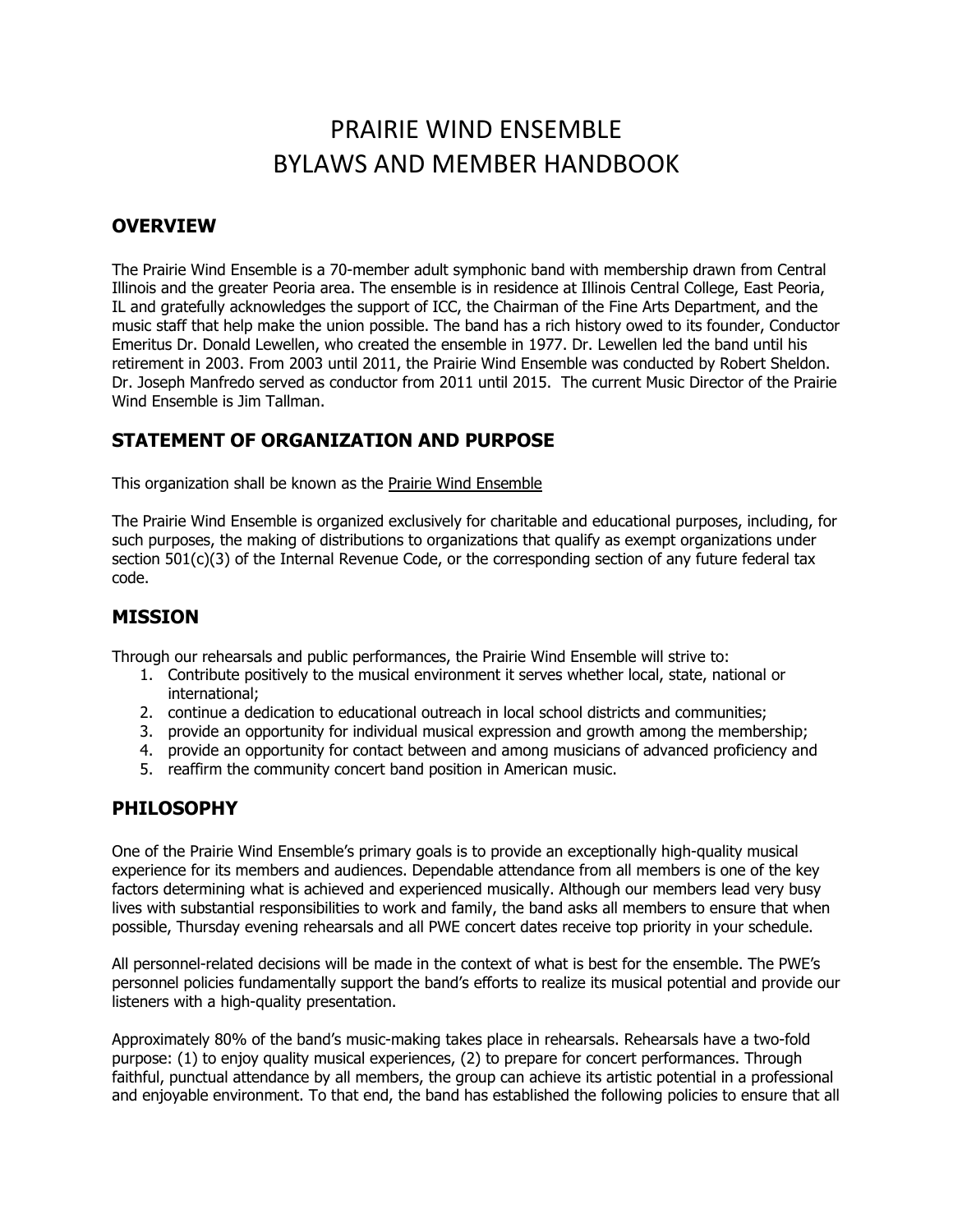members are informed of and are meeting the individual obligations necessary for the ensemble to achieve its goals.

#### **MEMBERS**

The ensemble membership represents many professional backgrounds. Approximately 70% of members are current or retired professional music educators. The remaining 30% represent a diverse set of occupations including recording technician, nurse, educator, anesthesiologist, accountant, information technologist, electronics technician, engineer, attorney, homemaker, electrician, retail manager, and project manager. Members range in age from 25 to 70+ and average tenure is about 17 years, with over 1/3 having tenures of 20 years or more.

Yearly membership dues are collected by the Prairie Wind Ensemble to help cover the costs of the ensemble, including the payment of tuition to Illinois Central College for each member of the ensemble. Upon paying their dues, each member is entitled to one complimentary ticket for each of the regular season concerts. The current dues fee is \$35 per semester.

# **JOINING THE ENSEMBLE**

Persons interested in joining the PWE can contact the Music Director through the ensemble's website, **www.prairiewindensemble.com.** Full-time position openings will be advertised and appropriately auditioned.

# **QUALIFICATIONS/RESPONSIBILITIES OF MEMBERSHIP**

- shall have attained the age of 18 years
- be required to demonstrate satisfactory/continuing musical competence as determined by the Music **Director**
- maintain satisfactory punctuality/attendance at rehearsals/concerts
- conduct themselves with a collegial and respectful demeanor towards the band, its members, conductors and guests

# **AUDITION PROCESS**

New members will be accepted into the PWE once an opening is created by the departure of a current member or if it is determined by the Music Director and the Board that another position is needed to balance current instrumentation.

- 1. Candidates will be invited to audition via media publications, website announcements, announcements to the band, or word of mouth. Interested musicians will use advertised means to contact the Music Director or Board members.
- 2. An audition date and time will be set.
- 3. Audition material will consist of two contrasting excerpts, selected by the applicant, for a total time of 4-8 minutes. There will additionally be a sight-reading component.
- 4. The audition will be observed by the Music Director, one Board member and a member of the applicant's section.
- 5. Following the auditions the judges will select the winning candidate and they will be invited to perform with the group. If no qualified candidate is selected, then the chair will be filled by substitute players for the remainder of the semester, and another announcement of the vacant chair will be made.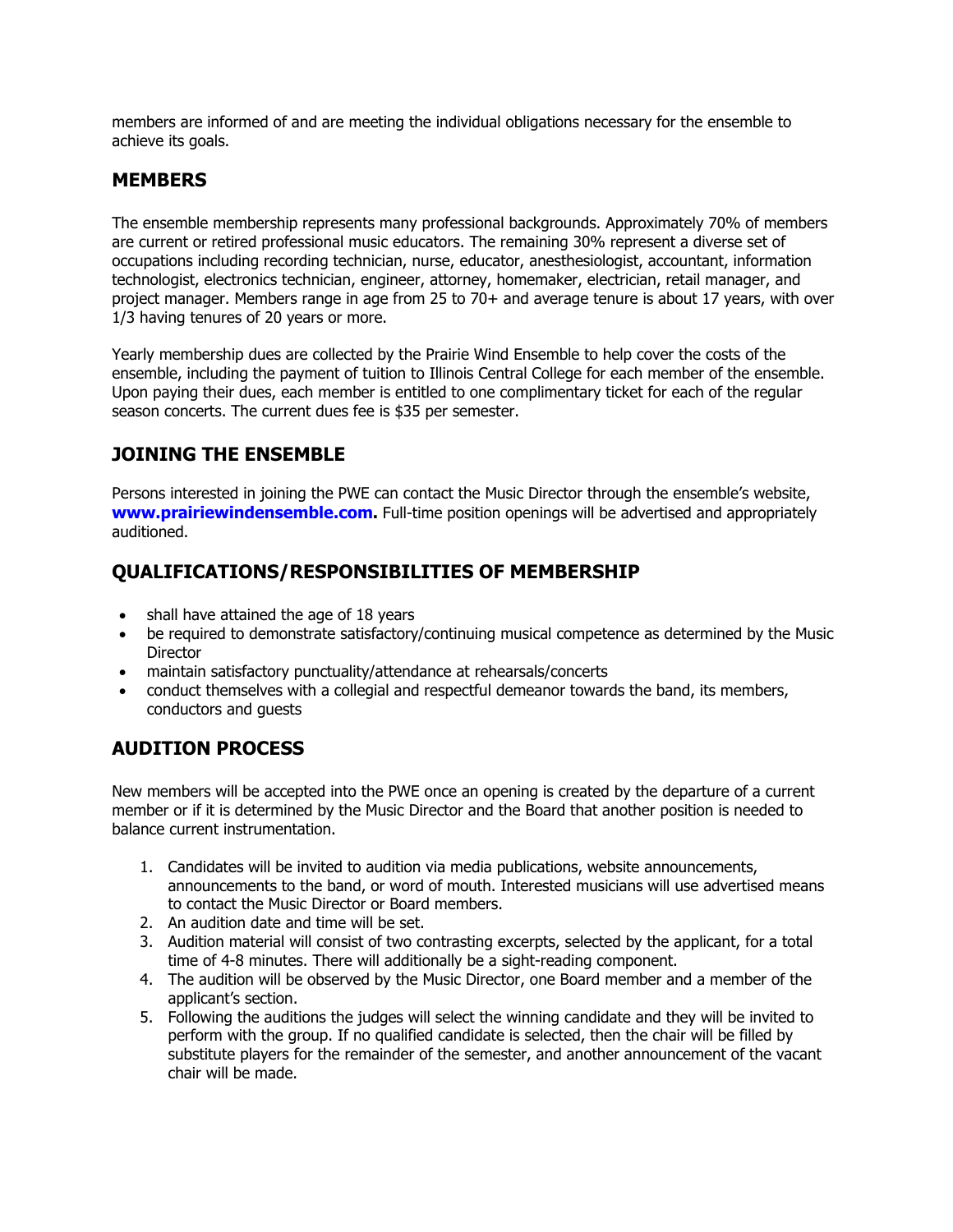Former members who left the ensemble in good standing may return to membership without an audition, provided that an appropriate opening exists and approval is granted by the Music Director, the applicable Section Leader, and the Board of Directors.

Substitute members who have performed with the ensemble for at least two concerts may be invited to full membership without an audition, provided that an appropriate opening exists and approval is granted by the Music Director, the applicable Section Leader, and the Board of Directors.

### **NON-DISCRIMINATION**

In the course of fulfilling its mission, the PWE shall operate without regard to sex, race, national origin, marital status, age, political views or affiliation, sexual orientation, disability, or other factors unrelated to the support of the mission.

### **REHEARSALS**

The PWE season runs September through early December and breaks for the holidays. The season resumes in February after the state music conference and concludes in early May. Rehearsals are held on Thursday evenings from 7:00 – 9:30 pm in the ICC band room, located in room 127A.

### **ATTENDANCE**

- 1. Attendance policies generally apply to both full-time and substitute members of the ensemble
- 2. Members are expected to attend weekly rehearsals and all performances throughout the season.
	- a. Any member who is intending to miss or arrive late to a rehearsal should notify the Vice President via email at pweattendance@gmail.com with as much advance notice as possible. Notification to the applicable section leader and Music Director is encouraged as a professional courtesy. In emergency situations, where pre-notification is difficult, members should make contact as soon as possible after the instance.
- 3. Members should strive for no absences per concert cycle but up to two full absences are acceptable.
- 4. After exceeding two full absences during a concert cycle, the member in question will be asked to not play the next consecutive concert. Multiple infractions will be reviewed by the Music Director and Board of Directors and may result in the member being placed on the Prairie Wind Ensemble Substitute Member list.
- 5. Full-time members will be allowed to take a leave of absence for the length of one concert per season while still having their seat held within the organization.
	- a. Full-time members seeking to take a leave of absence need to notify the President and Music Director by submitting the leave of absence form at least 30 days in advance of the first rehearsal for that cycle.
	- b. A full-time member who is unable to play two or more concerts in a single season will be placed on the Prairie Wind Ensemble Substitute Member list.
- 6. Members should arrive in advance of rehearsals so they are warmed-up and ready by 7:00pm.
	- a. Members arriving 30 minutes after the start of rehearsal will be charged with one-half of an absence.
	- b. Members arriving 1 hour and 15 minutes after the start of rehearsal or after start of the second half of rehearsal (after break), whichever is later, will be charged with a full absence.
- 7. Excessive absences or tardiness will be reported to the Music Director and the Board of Directors by the Vice President at the Board of Directors meetings.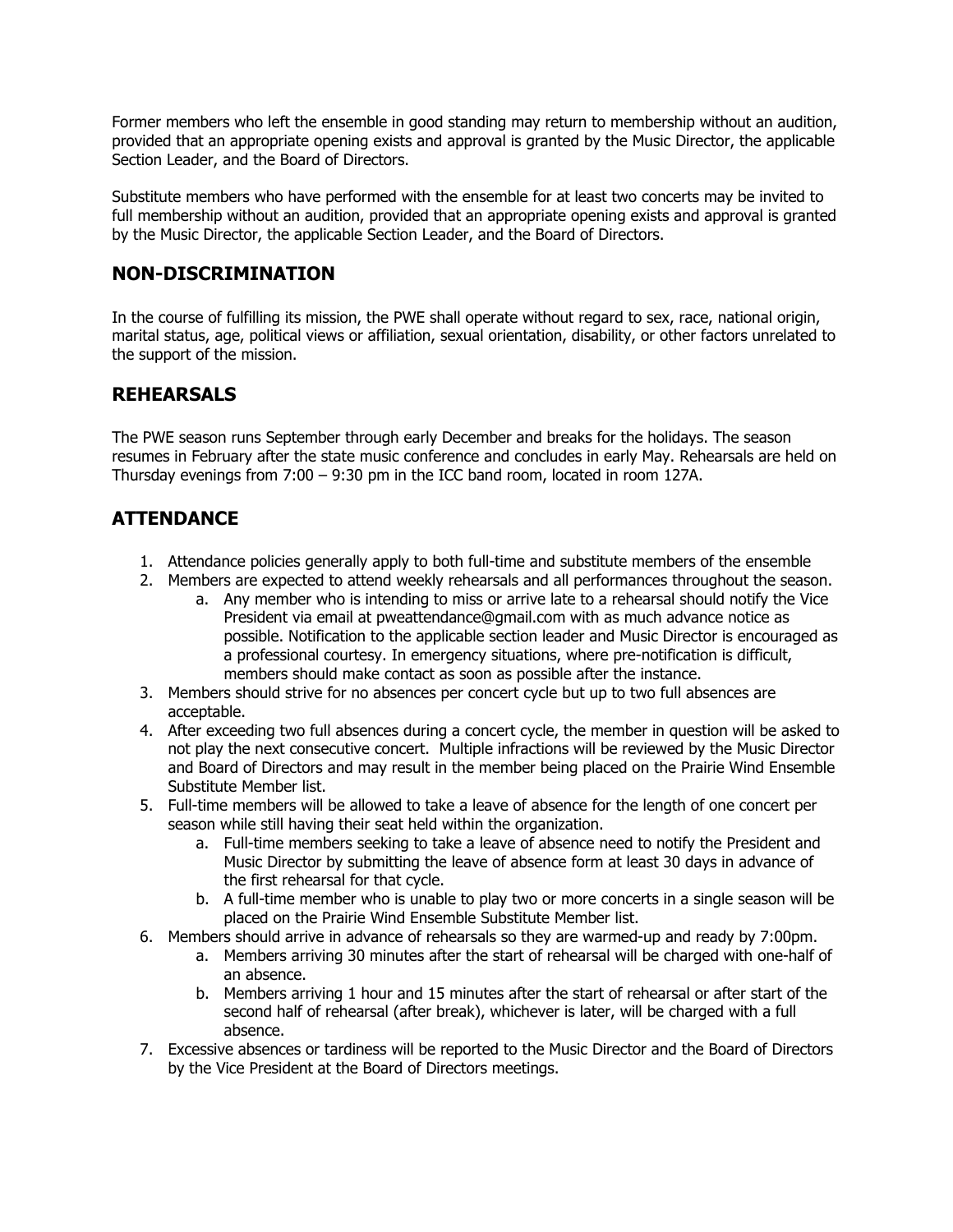8. Exceptions may be granted for special extenuating circumstances related to health issues or overriding situations. These situations will be reviewed as necessary by the Music Director and the Board of Directors.

# **INDIVIDUAL PRACTICE**

All members are expected to spend time practicing and preparing their parts outside of weekly rehearsals. The amount of practice time needed by a band member should be determined by the time needed to appropriately prepare his/her individual part.

# **PARKING**

For rehearsals, ensemble members may park in Lot A or Lot B which are adjacent to the main academic building. Members may also park in Lot E which is located behind the academic building. Parking for performances at the Performing Arts Center is available in Lot C. In the event that the C lot is full, members may park in Lot F next to the Ag-Tech building.

# **ACCESSIBILITY**

The entire ICC campus, including the Arts Center, is handicapped accessible. Handicapped parking is available with proper permit in Lot F near the band room and at the Performing Arts Center both in Lot C and along the circle drive directly in front of the facility.

### **PERFORMANCE**

The Prairie Wind Ensemble performs 4 concerts per year at the beautiful ICC Performing Arts Center. Performances typically fall in the months of October, December, March and May. PWE has performed at such venues as area schools, churches, benefits, dedications, and the Illinois Music Educator's Association All-State Music Conference. The ensemble has performed with the Peoria Ballet, the Dallas Brass, has traveled to perform in Virginia and toured Europe. Concerts have been broadcast on WCBU, Peoria's National Public Radio affiliate.

# **CONCERT DRESS**

Black concert dress is required for all members.

- **MEN:** black tuxedo, white shirt, black bow tie, black socks, black dress shoes.
- **WOMEN:** black dress blouse and long black dress pants or long black dress, black hose or socks, black dress shoes. Sleeves on blouses and dresses should be ¾ length or full length.

Questions regarding dress can be directed to a board member or the music director.

# **PERFORMING ARTS CENTER**

Entrance through the back loading dock of the Center is limited to members with large instrument cases. After unloading instruments through the loading area, members should move their vehicles to the parking lot. All other members should use the main entrance for entry. Parking at the PAC loading area is limited to PAC staff and the Music Director.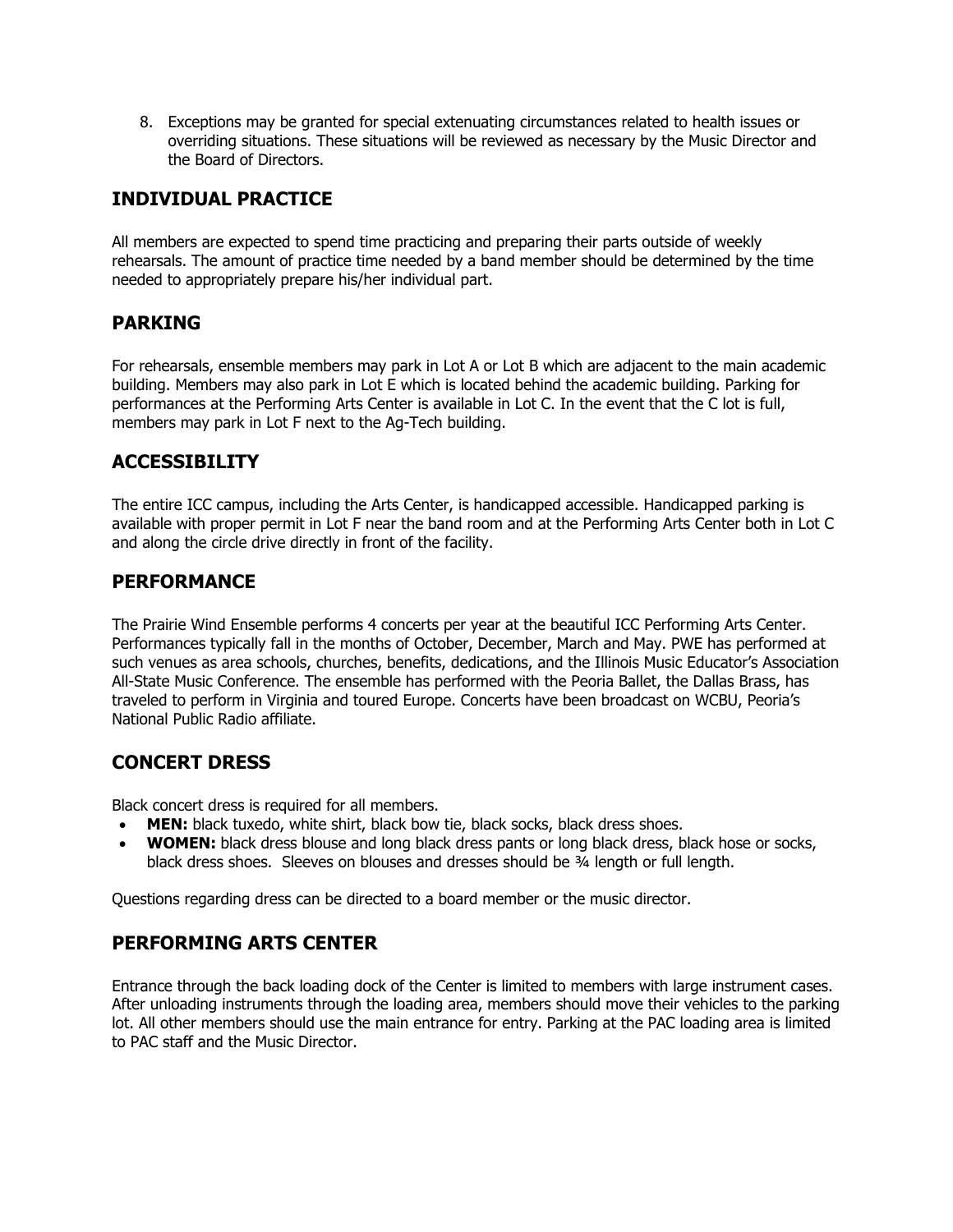Members may use the shop room nearest the stage, Conference Room 213, and downstairs dressing rooms to place cases and personal belongings. It is recommended that members not bring valuable items into the building as rooms are not secured.

Illinois Central College is a smoke-free campus. All smoking must be outdoors.

# **CONCERT RECORDINGS**

Each PWE concert is recorded and a performer's copy is typically available at the next rehearsal following a concert. Orders for these CDs are taken in advance via the Treasurer.

#### **GUEST ARTISTS**

The ensemble is proud of the strong individual musical talents of its members and occasionally features guest soloists and conductors from within the group. Interested members should contact the Music Director. Those members interested in soloing or guest conducting must be in good standing and have their membership dues paid up accordingly. The ensemble also occasionally features guest soloists and conductors from outside the group based on the programming decisions of the Music Director.

### **EDUCATIONAL OUTREACH**

For over 25 years, the PWE has been a proud sponsor of the Earl Barnes Student Soloist Competition, providing winners an opportunity to perform with the ensemble as a guest soloist. The competition is named in honor of charter member and trombonist Earl "Barney" Barnes who continued to inspire others and play his trombone at age 100. The competition is open to any high school student residing in Central Illinois who plays a wind or percussion instrument and is a member of a school instrumental program. Auditions are held in February. Winners receive a studio quality recording of their performance and cash prize to further their musical studies.

# **BOARD OF DIRECTORS**

Board members are nominated from the general membership of the Ensemble. Any full-time member in good standing can serve on the board, regardless of seniority in the Ensemble. Each spring the ensemble nominates and elects members to positions being vacated for the following season. Elections are held during a rehearsal for the May concert cycle and all full-time members in good standing are eligible to vote. Board members meet at least five times per year – once prior to the start of each concert cycle and once at the end of the concert season. The President will plan the time, date and location of each meeting with consideration of input from the Board. Additional board meetings are scheduled if needed.

Board members are elected to a two-year term and can serve up to two consecutive terms in a single position. After two consecutive terms, should no suitable candidate be presented from the ensemble, a current board member is permitted to continue to serve until an interested party is identified. New board members begin their term at the board meeting that follows the May concert. When unelected board positions become vacant, the ensemble will be notified and full-time members interested in serving in those positions may inform the Board President. The Board of Directors will appoint a full-time member in good standing to the unelected board position. The Board may appoint an elected board member to fulfill the duties of an unelected position.

Actions of the board of directors are determined by a majority vote of the voting members present at the board meeting. A quorum of at least five out of the seven voting board members should be present at each board meeting.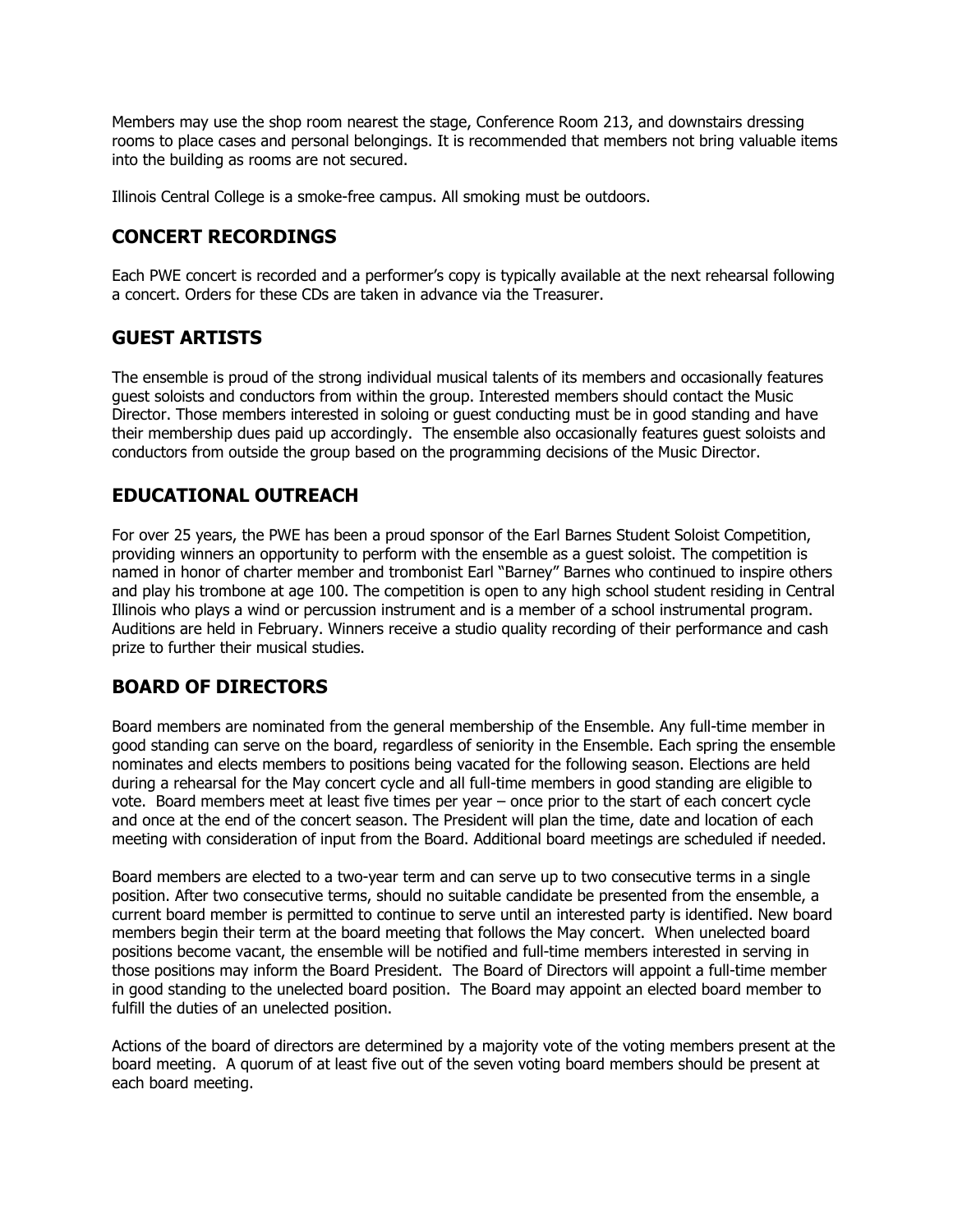Elected Board Positions: President, Vice President, Secretary, Treasurer, Members-at-Large (3)

Elected Non-Voting Board Positions: Assistant Treasurer

Unelected Non-voting Board Positions: Librarian, Publicity Chair, Website Administrator, Substitute Personnel Manager

Certain decisions or actions impacting the entire ensemble should be presented to the membership for a vote. All full-time members in good standing are eligible to vote. These decisions and actions include:

- 1) Election of the Music Director and members of the Board of Directors
- 2) Changes to the member handbook, with the exception of clerical updates
	- a. Includes changes to the attendance policy and amount of membership dues
- 3) Any non-routine expenditure of the ensemble exceeding \$1,000. This includes a single expenditure or group of expenditures that are related to the same decision or action.
- 4) Other significant decisions as determined by the Music Director and/or the Board of Directors

A general outline of board duties is as follows:

President - The duties of the President deal with the administration and operation of the organization. This office, along with the music director, plans the path and future activities to be undertaken by the Prairie Wind Ensemble. These duties include:

- Calls and presides over meetings of the Board of Directors
- Composes the board meeting agenda
- Breaks tie votes
- Communicates actions of the Board of Directors to the ensemble
- Guides and assists Board members with their duties and assigns occasional tasks to the Members at Large
- Acts as official representative of the ensemble in lieu of and/or in conjunction with the music director
- The President will assist with the administrative duties of the PWE as needed by the music director. This may also include providing advice and guidance as to the path of ensemble activities.
- Communicates important information to the ensemble members, such as the dates, times, and details of ensemble activities
- Coordinates with the Illinois Central College coordinator in scheduling on-campus rehearsal and performance dates, as well as maintaining the overall relationship and in-residence arrangement with ICC
- Personnel Works with Music Director and Substitute Personnel Manager to secure needed musicians as subs or as potential new members. Leave of absence forms are turned into the President who will notify the Substitute Personnel Manager for action. This also includes organizing new member auditions as needed.
- The President will assist the music director with getting ushers for concerts, getting a member to serve as the concert announcer and find soloists, if desired
- The President will work with the Board and Music Director to find appropriate outreach activities for the organization. These activities could include joint concerts with another adult band, side by side concerts with school groups, performances away from the ICC campus, or educational convention performances that may involve travel.
- The President, with the assistance of members, will organize an annual social gathering for PWE members and their families
- Sends out general student soloist communication in November, a follow-up communication with audition times in February, sends critique sheets to competitors after auditions, organize judges for the event, and is present during the auditions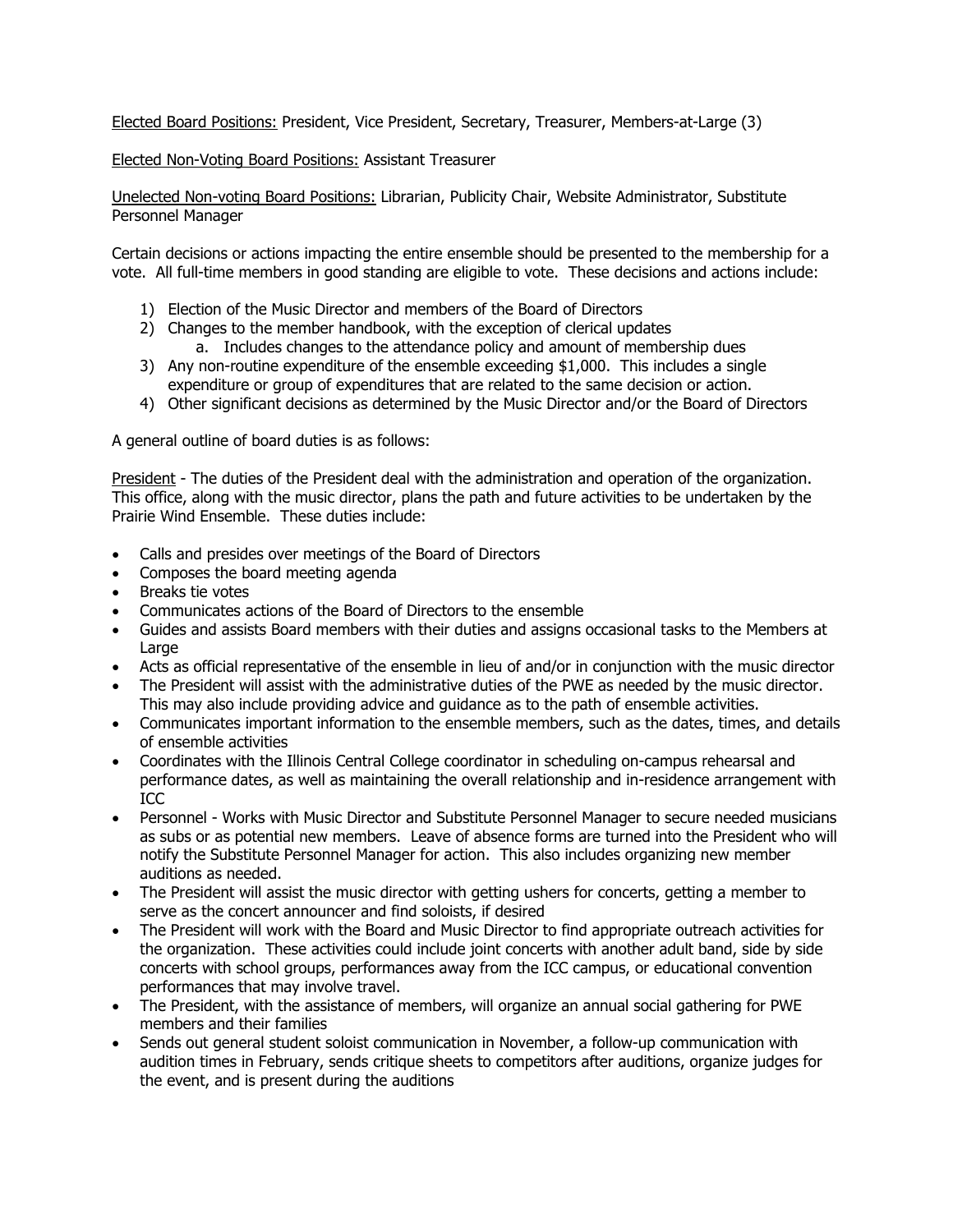#### Vice President

- Acts as administrative assistant to the President
- Becomes President if the elected President is indisposed
- Handles attendance records and the email inbox pweattendance@gmail.com
- Notifies the Board of Directors when a member is not in compliance of attendance guidelines
- Supplies new ensemble members with PWE Membership Handbook

#### **Treasurer**

- Handles financial matters of the ensemble
- Holds the bank account
- Prepares a financial report to be reviewed and approved at each board meeting
- Signs all checks, along with the signature of another member of the board of directors, for expenditures of the ensemble that have been approved by the Board of Directors through the annual budget or on an ad-hoc basis.
- Collects membership fees from each member at the beginning of each semester
- Collects and deposits money from advance ticket and ICC box office sales
- Oversees the pre-ordering and money collection for CD's prior to each concert as well as disbursement of these funds to the CD manufacturer
- Registers ensemble members for official ICC course sections and disburses tuition to ICC each semester
- Procures soloist plaques for each concert and student soloist
- Prepares an annual financial report for the previous full fiscal year and an annual budget for review and approval at the January board meeting
- Each year before May 15, submits to the IRS Form 990-N, Electronic Notice (e-Post-card) for Tax-Exempt Organizations Not Required to File Form 990 or 990-EZ
- The treasurer may be assisted by other members of the board in carrying out these duties

#### **Secretary**

- Records minutes of all Board of Directors meetings
- Distributes draft board meeting minutes from the previous board meeting to all board members and the Music Director at least one week in advance of the next board meeting
- Distributes approved board meeting minutes to the full ensemble as soon as practicable following the board meeting at which they are approved
- Handles matters of written and electronic correspondence
- Handles additional paperwork which may arise

#### Members at Large

- Three members at large will be elected from the band personnel
- Attend regular meetings, bringing input from fellow band members to the committee, and assisting on any special projects that the board might assign
- One Member at Large will be responsible for distributing, collecting, and storing the fake flowers used for conductors and soloists.

#### Assistant Treasurer (Non-voting Position)

- Elected as necessary to serve in a one-year training period with the current Treasurer
- Assists and observes the actions of the Treasurer in preparation for assuming full responsibilities
- Holding this position does not count toward term limit periods as outlined above

#### Publicity Chair (Unelected Position)

- Responsible for maintaining the public relations of the ensemble, including:
- o Writing press releases and sending to local media, ICC, and posting to PWE social media accounts at least two weeks in advance of each concert
- $\circ$  Maintaining a contact list of local media personnel, email addresses and websites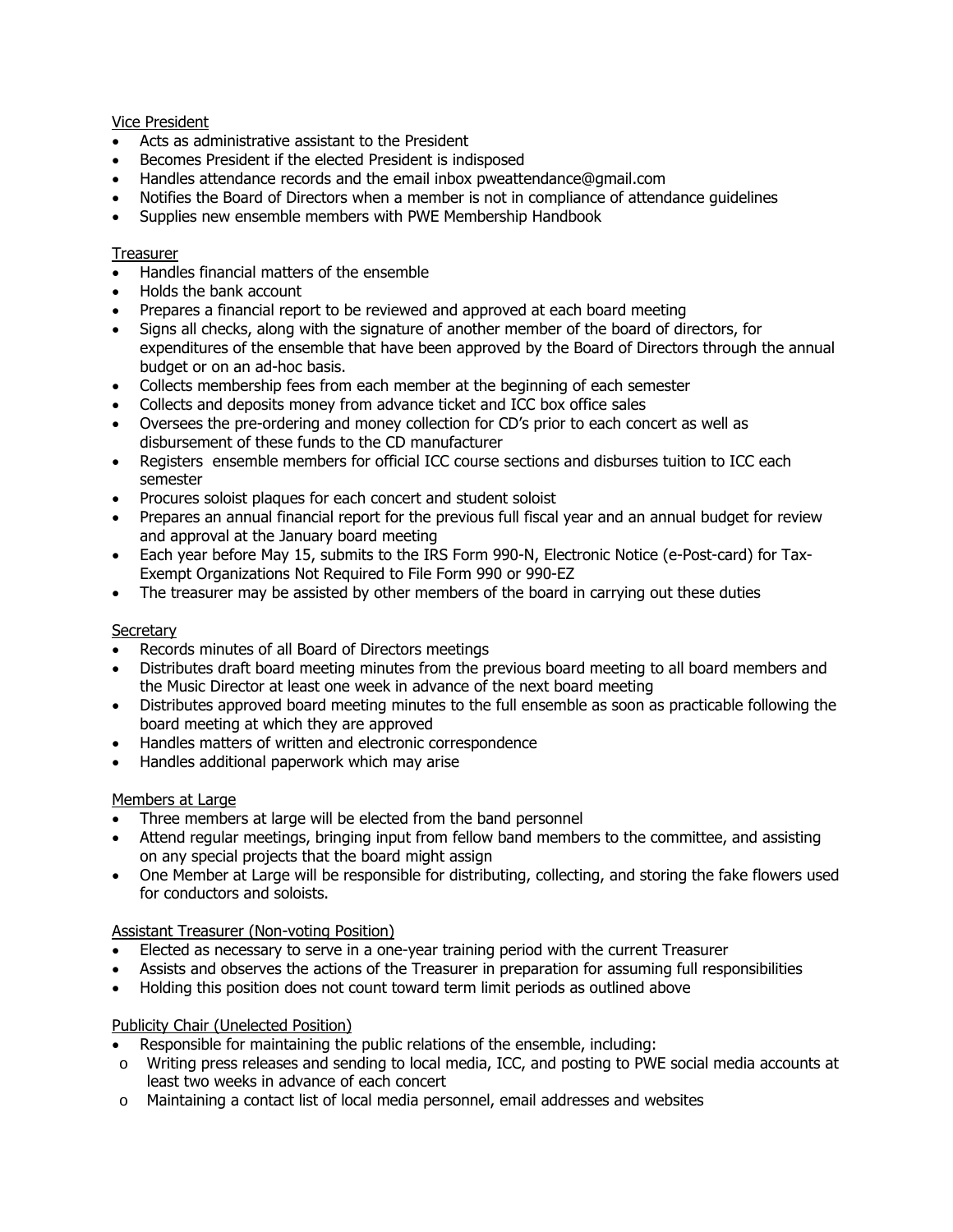- Promote the activities of the organization as determined by the Music Director and Board
- Maintaining contact with ICC PAC personnel responsible for publicity, tickets, programs and marketing. Currently this is Loyd Kirby.
- Maintaining contact with ICC regarding ticketing, including administration of member and complimentary tickets
- Supporting the distribution of posters when printed or postcards when sent by the ICC PAC
- Preparing the concert program and sending to Loyd Kirby at ICC at least three weeks before a performance
- Coordinating all of the aforementioned activities for off-site performances. Note that ICC will not print tickets, programs, posters or postcards for off-site performances.
- The publicity chair may be assisted by other members of the board in carrying out these duties

Librarian (Unelected Position)

Responsible for handling music needs for the ensemble

Website Administrator (Unelected Position)

Responsible for maintaining the website of the ensemble

Substitute Personnel Manager (Unelected Position)

- Responsible for maintaining the PWE substitute member list
- Assists the Music Director and Board President in identifying qualified substitute members to fill temporarily vacant seats in the ensemble
- It is recommended that the member serving in this board position have adequate contacts throughout the Peoria-area music community

# **WELCOME TO THE ENSEMBLE**

During the season, ensemble members enjoy getting together socially at area restaurants and private homes. All are welcome and new members are especially encouraged to attend. We look forward to getting to know you! The Greater Peoria area offers other opportunities for instrumentalists to enjoy their craft, such as the Peoria Municipal Band which performs throughout the summer months. Many of our ensemble members perform with this group. If interested in finding out more about the Municipal Band, contact Dr. David Vroman at dvroman@bradley.edu.

The Board welcomes your input concerning the ensemble. Please feel free to contact them at any time with comments, questions or suggestions; a list of current board members is available on the Prairie Winds website. Welcome to Prairie Wind Ensemble!

# **MUSIC DIRECTOR SELECTION PROCESS**

When it becomes necessary to replace the music director of the Prairie Wind Ensemble the following process should be followed:

- Position opening should be announced.
	- o Local interested and qualified candidates should be invited to apply by members of the ensemble. Additionally, the opening should be published in local media and on the PWE website.
- Interested candidates complete and submit an application that includes:
	- o Application as supplied by the PWE
	- o Education and experience information
	- o Programs and recordings from recent performances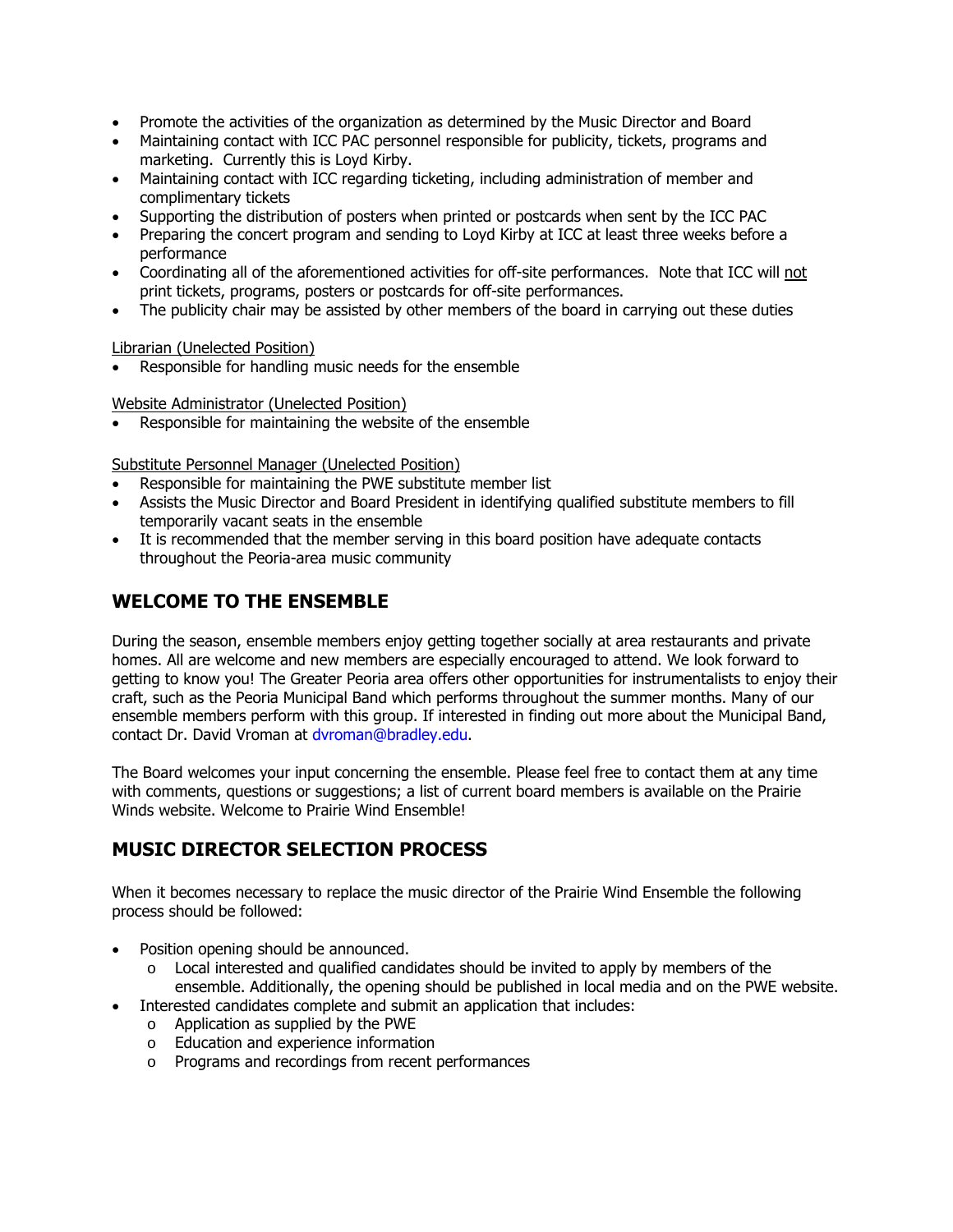- Following the application deadline, the Board of Directors examines the submitted applications, determines which are worthy of consideration and invites selected qualified candidates to an interview and to have an opportunity to conduct the group as part of a concert.
	- $\circ$  The interview will be held at ICC which questions will be generated by the members as well as the Board of Directors. The Board President will run the interview with the rest of the Board present and supplement as appropriate.
- Candidates asked to conduct will select an appropriate program of literature with guidance and assistance from the Board. Literature is encouraged to be selected from the ICC Band Library or borrowed from local sources. Limited options to purchase new materials will be available as approved by the Board.
- Selected candidates will ideally prepare the ensemble for an entire concert cycle. If the number of candidates and deadline for selection requires it, the candidates will split a concert.
- Selected candidates should be expected and prepared to deal with the necessary administrative details that accompany the preparing of a concert. These are included, but not limited to: program preparation, providing necessary PR information, rehearsal planning, and equipment needs.
- Selected candidates will need to comply with the employment procedures as set forth by Illinois Central College. If selected for the conductor position, they become an adjunct faculty member of ICC.
- An open period for questions and discussion with the entire membership should be scheduled during the rehearsal cycle.
- Final selection process
	- o Members of the ensemble should be encouraged to keep notes on each candidate during the process.
	- $\circ$  Following the final concert of the selection cycle, the membership will vote for their preferred candidate in a method and means as agreed upon by the Board of Directors. All full-time members in good standing are eligible to vote.
- The Board President will be responsible for contacting the Fine Arts Chair at ICC to verify their approval of the candidate. If approved by ICC, the Board President will contact the selected candidate and invite them to accept the position. The remaining candidates will then be contacted and informed of the group's decision.
	- $\circ$  Should the applicant decline, the Board of Directors will determine if a remaining candidate should be offered the position or if a new search should be conducted.
	- $\circ$  In the event of a tie in the final vote with more than two candidates considered, members will be asked to re-vote for only the two candidates who tied.
	- $\circ$  In the event of a tie in the final vote where only two candidates are in contention, the Board will meet to select a winner by re-examining each candidate's materials, conducting and rehearsal practices, and answers to interview questions.

# **LIMITS ON ORGANIZATIONAL ACTIVITIES**

No part of the net earnings of the Prairie Wind Ensemble shall inure to the benefit of, or be distributable to its members, trustees, officers, or other private persons, except that the organization shall be authorized and empowered to pay reasonable compensation for services rendered and to make payments and distributions in furtherance of the purposes described in section  $501(c)(3)$ . No substantial part of the activities of the organization shall be the carrying on of propaganda, or otherwise attempting to influence legislation, and the organization shall not participate in, or intervene in (including the publishing or distribution of statements) any political campaign on behalf of or in opposition to any candidate for public office. Notwithstanding any other provision of these articles, the organization shall not carry on any other activities not permitted to be carried on (a) by an organization exempt from federal income tax under section 501(c)(3) of the Internal Revenue Code, or the corresponding section of any future federal tax code, or (b) by an organization, contributions to which are deductible under section  $170(c)(2)$  of the Internal Revenue Code, or the corresponding section of any future federal tax code.